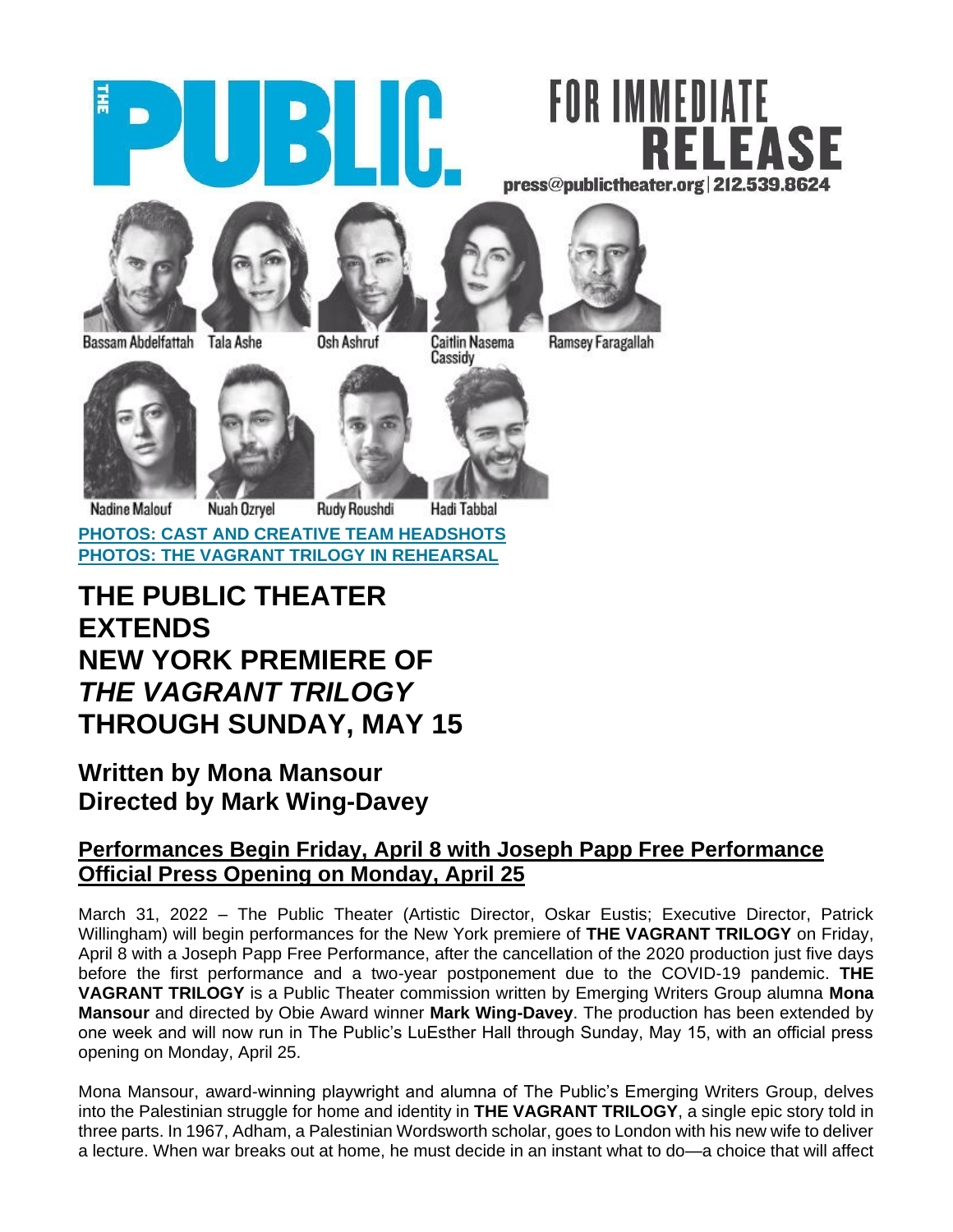the rest of his life. The two parts that follow explore alternate realities based on that decision. Each part in the trilogy speaks to the others, together painting a rare and moving picture of Palestinian displacement and a refugee's life of permanent impermanence. Featuring six actors in 19 different roles, Mansour's drama spans four decades and three generations of a family uprooted by war and politics. Obie Award winner and Drama Desk Award nominee Mark Wing-Davey directs this sweeping new epic about the poetry and pain of losing the place called home.

The ensemble cast of **THE VAGRANT TRILOGY** includes **Bassam Abdelfattah** (*Adham/Jul Understudy*), **Tala Ashe** (*Abir and Others*), **Osh Ashruf** (*Hamzi and Others*), **Caitlin Nasema Cassidy** (*Abir/Jamila Understudy*), **Ramsey Faragallah** (*Ghassan, Jenkin, and Others*), **Nadine Malouf** (*Jamila and Others*), **Nuah Ozryel** (*Hamzi/Ghassan Understudy*), **Rudy Roushdi** (*Jul and Others*), and **Hadi Tabbal** (*Adham*). The cast portrays 19 different characters across several decades.

**THE VAGRANT TRILOGY** features scenic design by Allen Moyer; costume design by Dina El-Aziz; lighting design by Reza Behjat; sound design by Tye Hunt Fitzgerald and Sinan Refik Zafar; video design by Greg Emetaz; hair, wigs, and make-up design by Tom Watson; and prop management by Susan Barras and Alexander Wylie. Caroline Englander serves as production stage manager and Luisa Sánchez Colón serves as stage manager.

The Public's audience policy requires the use of masks and a complete COVID-19 vaccination, including a booster dose (for those eligible according to CDC guidelines), by the date of attendance for access into the facility, theaters, and restaurant. For complete health and safety protocols, visit [Safe At The Public.](http://thepublic.nyc/safeatthepublic)

The Library at The Public serves food and drink Tuesday through Sunday, beginning at 5:00 p.m. and closing at midnight. The Library is closed on Mondays. For more information, visit [publictheater.org.](http://www.publictheater.org/)

#### **BIOS:**

**MONA MANSOUR** (*Playwright*). Mansour's play *Beginning Days of True Jubilation* (dir. Scott Illingworth) was conceived with her company SOCIETY and part of New Ohio's Ice Factory Digital Festival in summer 2020. *Unseen* will have its West Coast debut at Oregon Shakespeare Festival in spring 2022, directed by Evren Odcikin. *We Swim, We Talk, We Go to War* premiered at Golden Thread in 2018 (dir. Odcikin). *The Vagrant Trilogy* was presented at Mosaic Theater in June 2018 (dir. Wing-Davey.) Of the trilogy: *The Hour of Feeling* (dir. Wing-Davey) premiered at the Humana Festival at Actors Theatre of Louisville, and an Arabic translation was presented at NYU Abu Dhabi's Arab Voices Festival in 2016. *Urge for Going* was produced at The Public Theater (dir. Hal Brooks) and Golden Thread (dir. Odcikin). *The Vagrant* was commissioned by The Public and workshopped at the Sundance Theater Institute. *The Way West* was produced at Labyrinth (dir. Mimi O'Donnell); Village Theater (dir. Christina Myatt); Steppenwolf (dir. Amy Morton); and Marin Theatre Company (dir. Hayley Finn). Mansour was a member of The Public Theater's Emerging Writers Group. With Tala Manassah, she has written *Falling Down the Stairs*, an EST/Sloan commission. Their play *Dressing* is part *Of Facing Our Truths: Short Plays About Trayvon, Race, and Privilege*, commissioned by the New Black Festival. Commissions include Playwrights Horizons, La Jolla Playhouse, and Oregon Shakespeare Festival's "American Revolutions." Awards include Kesselring Prize, Helen Merrill Award, Whiting Award, Middle East America Playwright Award, MacDowell Colony, and New Dramatists Class of 2020. Mansour writes for NBC's "New Amsterdam" and is working on a script for AMC International.

**MARK WING-DAVEY** (*Director*) has been working on the plays in *The Vagrant Trilogy* in their various iterations since 2011. He first came to prominence with his production of Caryl Churchill's *Mad Forest* (NYTW), initiating his U.S. directing career. Working extensively in New York for NYTW, MTC, Lincoln Center, Playwrights Horizons, LAByrinth, and, most often, The Public, where *Troilus & Cressida* and *Henry V* (Free Shakespeare in the Park), *School of the Americas*, *Silence Cunning Exile*, *36 Views, Unconditional*, *The Singing Forest,* and *The Skriker* are highlights. Recent work includes Nina Raine's *Consent* and Francis Turnly's *The Great Wave*, his sixth production for Berkeley Rep. He also directed numerous productions of new and classic plays at major regional theaters, London's Royal Court Theatre,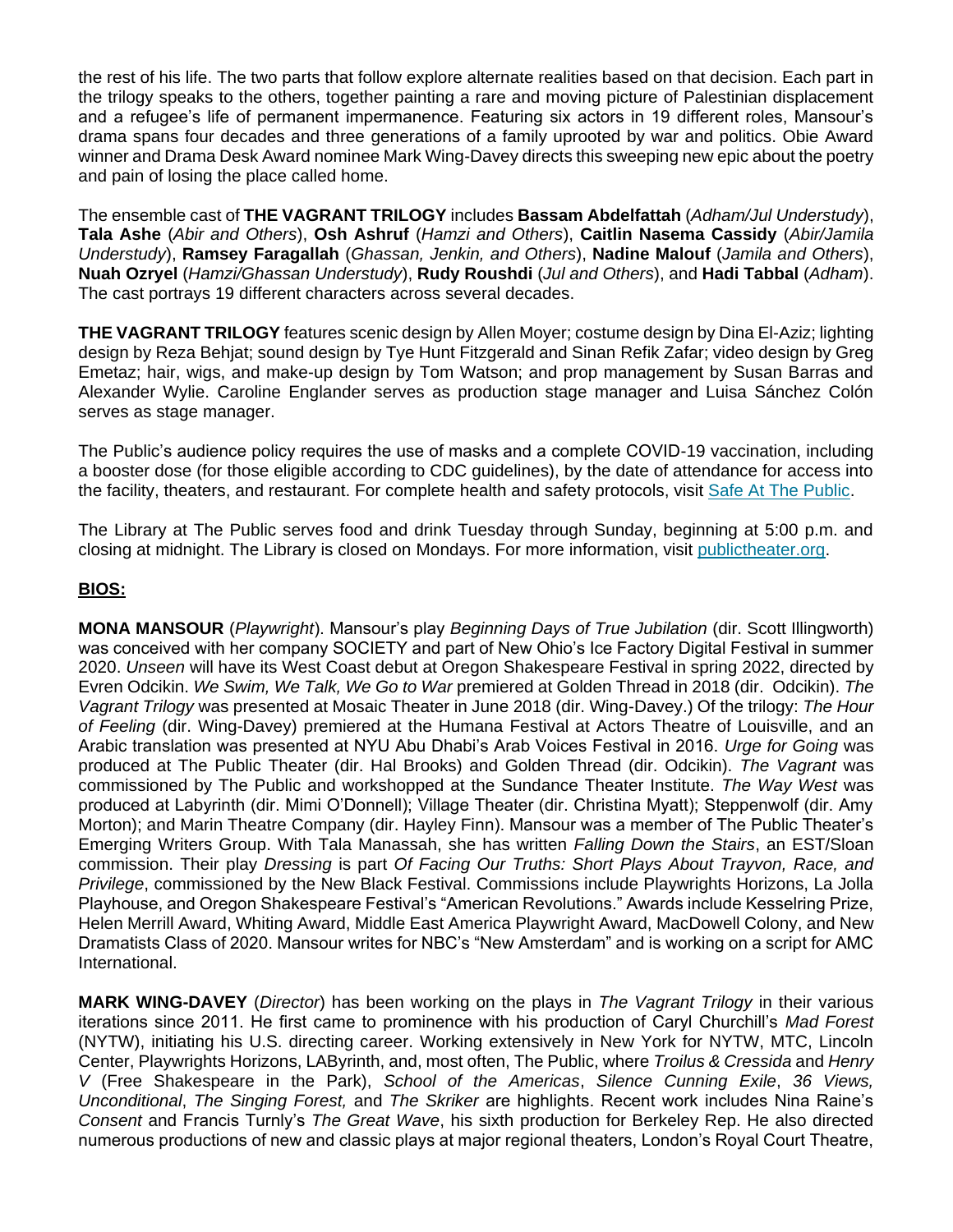National Theatre, the Edinburgh Festival, and musicals in the West End and Australia, including the world premiere of *Dirty Dancing*. He has directed new work by Caryl Churchill, Sarah Ruhl, Mona Mansour, Naomi Iizuka, Carson Kreitzer, Rinne Groff, José Rivera, Keith Reddin, Brett Leonard, Adam Rapp, Tony Kushner, and Craig Lucas, among others, and is currently working on Jean Genet's *The Screens* in a new translation by Caryl Churchill and a new Tim Blake Nelson play *And Then We Were No More.* He lives in NYC, is an Arts Professor at Tisch School of the Arts, and was chair of NYU's Graduate Acting Program for 12 years, from 2008 until 2020.

**BASSAM ABDELFATTAH** (*Adham/Jul Understudy*). Chicago theater credits include *Oslo* (Broadway in Chicago and TimeLine Theatre), *The Invisible Hand* (Steep Theatre), *Ellis Island* (Chicago Sinfonietta and Steep Theatre), *Language Rooms* (Broken Nose Theatre), *Great Expectations* (Silk Road Rising), and *Detour Guide* (Silk Road Rising). TV credits include "The Chi" (Showtime), Philip K. Dick's "Electric Dreams" (Amazon), "NeXt" (Fox Television), "Chicago Med" (NBC), and "Lightyears" (coming soon on Amazon).

**TALA ASHE** (*Abir and Others*). Productions at The Public include *Troilus and Cressida* and *Urge for Going.* Off-Broadway credits include *English* (Atlantic/Roundabout)*, The Profane* (Playwrights Horizons), and *The Who and the What* (LCT3). Regional credits include *Head Over Heels*, *The Happiest Song Plays Last, Troilus and Cressida* (Oregon Shakespeare Festival); *Welcome to Arroyo's* (The Old Globe); and *Love's Labour's Lost* (The Huntington). TV credits include "DC's Legends of Tomorrow," "American Odyssey," "Smash," "Law and Order: CI," "Covert Affairs," "30 Rock," and "Law and Order." BFA: Boston University, LAMDA.

**OSH ASHRUF** (*Hamzi and Others*). Select theater credits include The Guthrie, Abingdon, Prospect, A.R.T., Moscow Art, Garis & Hahn. Select TV credits include "High Maintenance," "Unbreakable Kimmy Schmidt," "The Blacklist," "The Good Fight," "The Looming Tower," "Happyish," "Deadbeat," "Late Night with Seth Meyers," and "Law & Order: SVU*.*" Film credits include *All We Had*. BA/BS: Loyola Chicago; MFA: Harvard University, Presidential Public Service Fellow. Ashruf is a Teach For America and TEDxBroadway alumnus, as well as a Prince Fellow, Columbia University, and Founder, Broadway For All. @therealnycog

**CAITLIN NASEMA CASSIDY** (*Abir/Jamila Understudy*). Off-Broadway credits include *Pay No Attention to the Girl* and *Marjana* (Target Margin). National tours/regional include *There is a Field* (Tour)*, Paradise*  (Central Square - 2018 Elliot Norton Award for Outstanding Actress), *Matt and Ben* (The Kitchen), and *Anything Goes* (Williamstown). TV credits include "A Crime to Remember." Training: East 15, Shakespeare's Globe, Georgetown. Cassidy is an Inaugural Fellow of The Lab for Global Performance and Politics and Co-Artistic Director of LubDub Theatre Co. @caitlinnasemacassid[y](https://nam10.safelinks.protection.outlook.com/?url=http%3A%2F%2Fcaitlinnasemacassidy.com%2F&data=04%7C01%7C%7C05a2a16cd3e2447c673a08d9d549897d%7C819f3c4644b8404c8220f690820adca2%7C0%7C0%7C637775334106612411%7CUnknown%7CTWFpbGZsb3d8eyJWIjoiMC4wLjAwMDAiLCJQIjoiV2luMzIiLCJBTiI6Ik1haWwiLCJXVCI6Mn0%3D%7C3000&sdata=QVtWd3Yfyo2E33NO5GdN8nvx654SrvJIUT4uUeeq6vY%3D&reserved=0) [caitlinnasemacassidy.com](https://nam10.safelinks.protection.outlook.com/?url=http%3A%2F%2Fcaitlinnasemacassidy.com%2F&data=04%7C01%7C%7C05a2a16cd3e2447c673a08d9d549897d%7C819f3c4644b8404c8220f690820adca2%7C0%7C0%7C637775334106612411%7CUnknown%7CTWFpbGZsb3d8eyJWIjoiMC4wLjAwMDAiLCJQIjoiV2luMzIiLCJBTiI6Ik1haWwiLCJXVCI6Mn0%3D%7C3000&sdata=QVtWd3Yfyo2E33NO5GdN8nvx654SrvJIUT4uUeeq6vY%3D&reserved=0)

**RAMSEY FARAGALLAH** (*Ghassan, Jenkin, and Others*) has worked off-Broadway, regionally, at maximum security prisons, and theaters throughout England, Europe, and Australia. On television, he has had numerous recurring and guest star roles. On film, he's worked with Sidney Pollack, Sidney Lumet, and Woody Allen, among others. Voice work includes "This American Life," "Radio Lab," "The Late Show," "Nova," "Playing on Air," and multiple commercials, TV shows, and film. Faragallah studied with Stella Adler and is a member of The Actors Center.

**NADINE MALOUF** (*Jamila and Others*). The Public credits include *A Bright Room Called Day.* Off-Broadway credits include *Dead Are My People* (Next Door at NYTW); *Intractable Woman*, *Oh My Sweet Land* (The Play Company); *queens, The Who & The What* (LCT3); *Today Is My Birthday,* and *Ultimate Beauty Bible* (Page 73). Regional credits include *Yerma* (Huntington); *A Thousand Splendid Suns* (Old Globe/ACT/Theatre Calgary); and *Salomé* (Shakespeare Theatre Company). Television/film work includes "High Fidelity," "High Maintenance," "The Looming Tower," *The Volunteers,* and *May in the Summer*. Malouf received Lincoln Center Theater's 2019 Emerging Artist Award.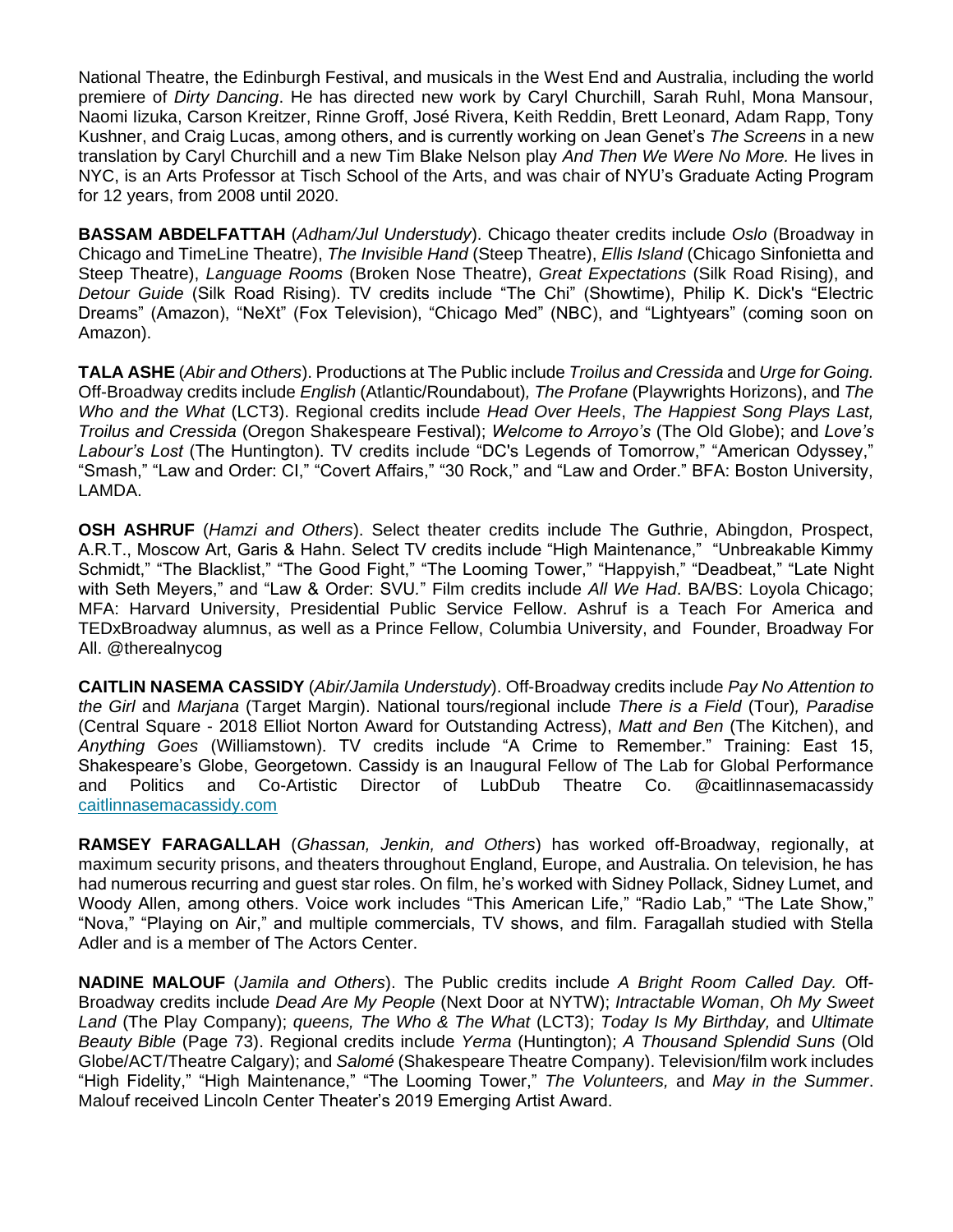**NUAH OZRYEL** (*Hamzi/Ghassan Understudy*). New York theater credits include *The Art of Hijab, Kohl Black*, and *The Right Way to Pray* (FiveMyles); *Rest Upon the Wind* (Skirball Center*);* and *I Come From Syria* (Beit Jeddo). Regional productions include *Hard Cell* (Geva Theatre – Rochester). TV/Film credits include "Madam Secretary" (CBS), "The Other Two" (HBO Max), "Law & Order: SVU" (NBC), "Mr. Robot" (USA), "The Looming Tower" (Hulu), "The Blacklist" (NBC), and *Moments Before* (Lithium Productions). BA: University of Toronto. MFA: Columbia University.

**RUDY ROUSHDI** (*Jul and Others*). *The Vagrant Trilogy* is Roushdi's Off-Broadway debut. Select regional credits include *Twelfth Night* (Two River Theater); *King Charles III* (Seattle Rep); *Concrete Orange* (Guthrie Theater); *Hamlet*, *Romeo and Juliet*, *The Importance of Being Earnest*, *Cymbeline,* and the world premiere of Mark St. Germain's *Gertrude and Claudius* (Orlando Shakes); *Bengal Tiger at the Baghdad Zoo* (7 Stages); *The Liar* (Seattle Public Theater); and *The Winter's Tale* (Seattle Shakespeare Company). TV credits include "The Enemy Within" and "Ordinary Joe" (NBC) and "The Resident" (FOX). Roushdi is a graduate of the University of Washington School of Drama Professional Actor Training Program.

**HADI TABBAL** (*Adham*). Off-Broadway credits include *English* (Atlantic Theater). Regional credits include *The Vagrant Trilogy* (Mosaic Theater, DC), *The Hour of Feeling* (Actors Theatre of Louisville's Humana Festival, KY). Film credits include *Rosa* (HBO) and *Circumstance* (Sundance Audience Award). Tabbal played Amir Al-Raisani on NBC's "The Brave*.*" Other TV credits include "Bull" (CBS), "Law & Order: SVU" (NBC), "FBI" (CBS), "The Blacklist" (NBC). MFA in Acting from The New School for Drama. Tabbal was previously an artistic associate for The Sundance Theater Institute and a Fulbright grant recipient from Beirut, Lebanon.

#### **ABOUT THE PUBLIC THEATER:**

**THE PUBLIC** continues the work of its visionary founder Joe Papp as a civic institution engaging, both onstage and off, with some of the most important ideas and social issues of today. Conceived over 60 years ago as one of the nation's first nonprofit theaters, The Public has long operated on the principles that theater is an essential cultural force and that art and culture belong to everyone. Under the leadership of Artistic Director Oskar Eustis and Executive Director Patrick Willingham, The Public's wide breadth of programming includes an annual season of new work at its landmark home at Astor Place, Free Shakespeare in the Park at The Delacorte Theater in Central Park, the Mobile Unit touring throughout New York City's five boroughs, Public Forum, Under the Radar, Public Lab, Public Works, Public Shakespeare Initiative, and Joe's Pub. Since premiering *HAIR* in 1967, The Public continues to create the canon of American Theater and is currently represented on Broadway by the Tony Award-winning musical *Hamilton*  by Lin-Manuel Miranda. Their programs and productions can also be seen regionally across the country and around the world. The Public has received 59 Tony Awards, 184 Obie Awards, 55 Drama Desk Awards, 58 Lortel Awards, 34 Outer Critic Circle Awards, 13 New York Drama Critics' Circle Awards, 58 AUDELCO Awards, 6 Antonyo Awards, and 6 Pulitzer Prizes[.](http://publictheater.org/) [publictheater.org](http://publictheater.org/)

The Public Theater stands in honor of the first inhabitants and our ancestors. We acknowledge the land on which The Public and its theaters stand—the original homeland of the Lenape people—and the painful history of genocide and forced removal from this territory. We honor the generations of stewards, and we pay our respects to the many diverse Indigenous peoples still connected to this land.

**The LuEsther T. Mertz Charitable Trust** provides leadership support for The Public Theater's yearround activities.

#### **TICKET INFORMATION**

**THE VAGRANT TRILOGY** begins performances in The Public's LuEsther Hall on Friday, April 8. The New York premiere production has been extended one week through Sunday, May 15, with an official press opening on Monday, April 25.